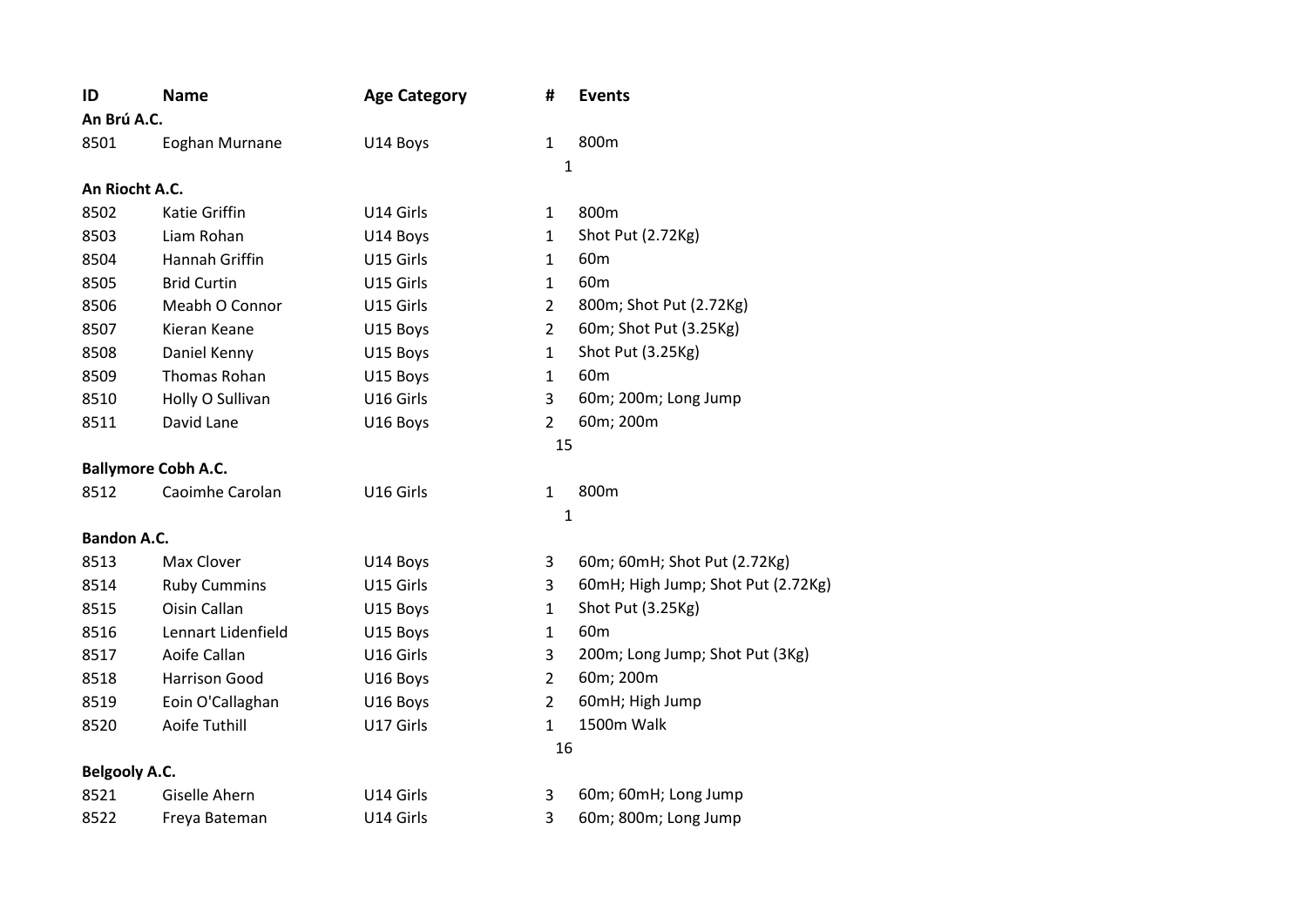| 8523                    | Aoife Cotter                  | U14 Girls | $\overline{2}$ | 60m; Long Jump                    |
|-------------------------|-------------------------------|-----------|----------------|-----------------------------------|
| 8524                    | <b>Tiffany Nwaedozie</b>      | U14 Girls | 3              | 60m; 60mH; Long Jump              |
| 8525                    | Laura Falvey                  | U14 Girls | $\mathbf{1}$   | 800m                              |
| 8526                    | Rachel Ledwith                | U14 Girls | $\mathbf{1}$   | 800m                              |
| 8527                    | Chucks Onyeka                 | U14 Boys  | 3              | 60m; Long Jump; Shot Put (2.72Kg) |
| 8528                    | Susanne Healy-Bird            | U15 Girls | $\mathbf{1}$   | Shot Put (2.72Kg)                 |
| 8529                    | Darragh O'Connor              | U15 Boys  | $\overline{2}$ | 800m; Long Jump                   |
| 8530                    | Clara Sievewright             | U16 Girls | $\overline{2}$ | 60mH; Long Jump                   |
| 8531                    | Danielle Nwaedozie            | U16 Girls | $\mathbf{1}$   | 60 <sub>m</sub>                   |
|                         |                               |           | 22             |                                   |
| <b>Blackwater A.C.</b>  |                               |           |                |                                   |
| 8532                    | Maya Rossa                    | U14 Girls | $\mathbf{1}$   | Shot Put (2kg)                    |
| 8533                    | <b>Eimear Meany</b>           | U16 Girls | $\mathbf{1}$   | 200m                              |
|                         |                               |           |                | $\overline{2}$                    |
|                         | <b>Blarney/Inniscara A.C.</b> |           |                |                                   |
| 8534                    | Ellen Ryan                    | U14 Girls | $\mathbf{1}$   | 60 <sub>m</sub>                   |
| 8535                    | Rachel Jones                  | U14 Girls | $\mathbf{1}$   | 800m                              |
| 8536                    | James Carroll                 | U14 Boys  | 3              | 60m; High Jump; Shot Put (2.72Kg) |
| 8537                    | Conor Looney                  | U14 Boys  | $\overline{2}$ | 800m; High Jump                   |
| 8538                    | Jill O Brien                  | U15 Girls | $\mathbf{1}$   | Shot Put (2.72Kg)                 |
| 8539                    | Méabh O'Connell               | U15 Girls | $\mathbf{1}$   | Shot Put (2.72Kg)                 |
| 8540                    | <b>Matthew Carroll</b>        | U16 Boys  | $\mathbf{1}$   | 800m                              |
| 8541                    | Jack O rourke                 | U16 Boys  | $\overline{2}$ | 800m; Long Jump                   |
|                         |                               |           | 12             |                                   |
| <b>Borrisokane A.C.</b> |                               |           |                |                                   |
| 8542                    | Phoenix O'Farrell-Rooney      | U14 Boys  | 3              | 60m; Long Jump; Shot Put (2.72Kg) |
| 8543                    | Michael Gorman                | U14 Boys  | $\overline{2}$ | 60m; Long Jump                    |
| 8544                    | Morgan Deasy                  | U16 Boys  | $\mathbf{1}$   | Shot Put (4Kg)                    |
|                         |                               |           |                | 6                                 |
|                         | Carriag-Na-Bhfear A.C.        |           |                |                                   |
| 8545                    | Robyn Maher                   | U14 Girls | $\mathbf{1}$   | 1K Walk                           |
| 8546                    | <b>Anna Mullins</b>           | U14 Girls | $\mathbf{1}$   | 1K Walk                           |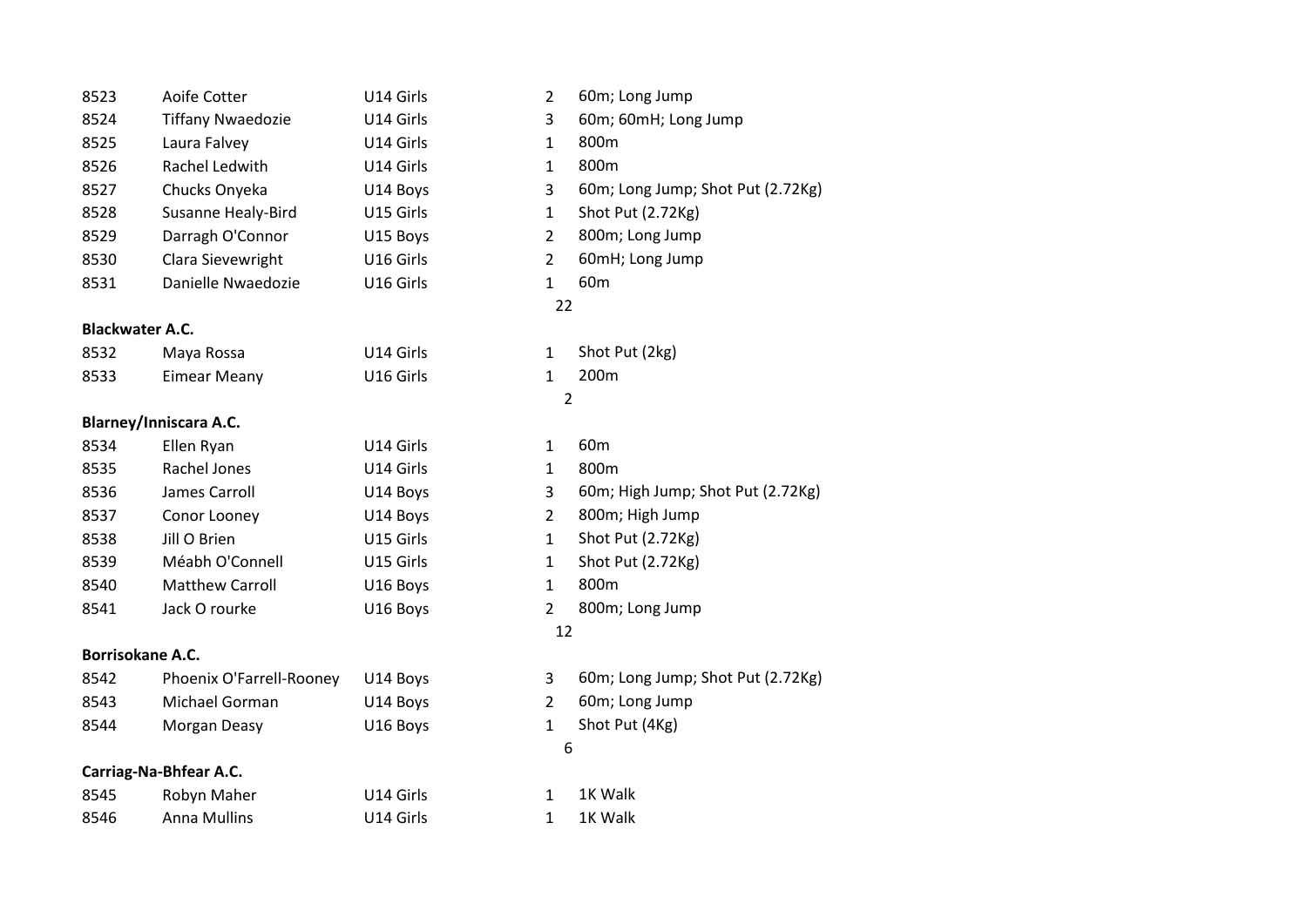| 8547                | <b>Rachel Cuthbert</b> | U14 Girls | $\mathbf{1}$   | 1K Walk                           |
|---------------------|------------------------|-----------|----------------|-----------------------------------|
| 8548                | Aoife Martin           | U15 Girls | 1              | 1K Walk                           |
|                     |                        |           | 4              |                                   |
| <b>Clonmel A.C.</b> |                        |           |                |                                   |
| 8549                | Niamh Clarke           | U14 Girls | 1              | 1K Walk                           |
| 8550                | Harry Weymouth         | U14 Boys  | $\mathbf{1}$   | 800m                              |
| 8551                | Ivy Rhatigan Thompson  | U15 Girls | $\mathbf{1}$   | 1K Walk                           |
| 8552                | Sam O Sullivan         | U18 Boys  | $\mathbf{1}$   | 1500m Walk                        |
| 8553                | Grainne O Connor       | U19 Girls | $\mathbf{1}$   | 1500m Walk                        |
|                     |                        |           | 5              |                                   |
| Derg A.C.           |                        |           |                |                                   |
| 8554                | Evie Hass              | U15 Girls | 3              | 60m; 60mH; 800m                   |
| 8555                | Tom Arthur             | U15 Boys  | 1              | 800m                              |
| 8556                | Archie Mcnamara        | U15 Boys  | $\mathbf{1}$   | 800m                              |
| 8557                | David Goode            | U16 Boys  | $\mathbf{1}$   | 200m                              |
|                     |                        |           | 6              |                                   |
| Dooneen A.C.        |                        |           |                |                                   |
| 8558                | Aisling O Sullivan     | U14 Girls | 3              | 60m; Long Jump; Shot Put (2kg)    |
| 8559                | <b>Emer Purtill</b>    | U14 Girls | 3              | 60m; Long Jump; Shot Put (2kg)    |
| 8560                | Niamh Hynes            | U14 Girls | 3              | 60m; 60mH; 800m                   |
| 8561                | Destiny Lawal          | U14 Girls | $\mathbf{1}$   | 60 <sub>m</sub>                   |
| 8562                | Lily Mc Mahon          | U14 Girls | 3              | 60m; 60mH; Long Jump              |
| 8563                | Emma Pethos            | U14 Girls | $\mathbf{1}$   | 60 <sub>m</sub>                   |
| 8564                | Megan O Shea           | U14 Girls | 3              | 60m; 60mH; Long Jump              |
| 8565                | Ella Grace Osborne     | U14 Girls | $\overline{2}$ | 60m; 800m                         |
| 8566                | Catherine Mc Cutcheon  | U14 Girls | $\overline{2}$ | 60mH; 800m                        |
| 8567                | Sophia Meaney          | U14 Girls | $\mathbf{1}$   | 800m                              |
| 8568                | Sean O Dwyer           | U14 Boys  | $\mathbf 1$    | 60 <sub>m</sub>                   |
| 8569                | Rhiannon Heng          | U15 Girls | $\overline{2}$ | 60m; Long Jump                    |
| 8570                | Maeve Purtill          | U15 Girls | 3              | 60m; Long Jump; Shot Put (2.72Kg) |
| 8571                | Eanna Iseult Ni Huigin | U15 Girls | 3              | 60m; 60mH; Long Jump              |
| 8572                | Molly O Mahony         | U15 Girls | $\overline{2}$ | 60m; 60mH                         |
|                     |                        |           |                |                                   |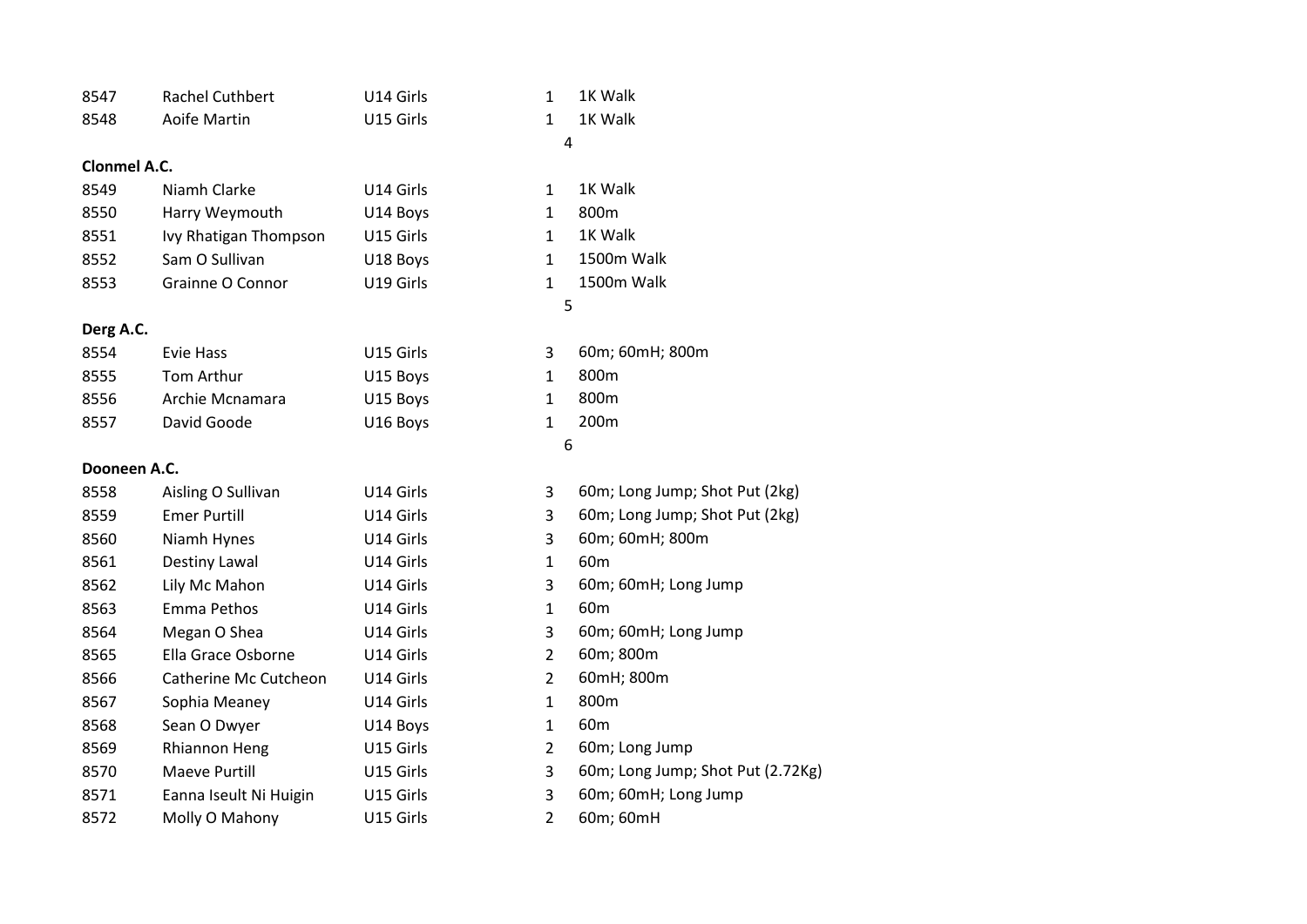| 8573                    | Ivana O Carroll                    | U15 Girls | $\overline{2}$ | 60mH; 800m                 |
|-------------------------|------------------------------------|-----------|----------------|----------------------------|
| 8574                    | <b>Vivian Amaeze</b>               | U16 Girls | $\mathbf{1}$   | 200m                       |
| 8575                    | Orla O Shaughnessy                 | U16 Girls | 3              | 200m; Long Jump; High Jump |
| 8576                    | Aoibhe O Keeffe                    | U16 Girls | $\mathbf{1}$   | 200 <sub>m</sub>           |
| 8577                    | Cathal Foley                       | U16 Boys  | $\mathbf{1}$   | 60 <sub>m</sub>            |
|                         |                                    |           | 41             |                            |
|                         | Dualla Ballytarsna Boherlahan A.C. |           |                |                            |
| 8578                    | Daire O donnell                    | U16 Boys  | $\mathbf{1}$   | 800m                       |
|                         |                                    |           | $\mathbf{1}$   |                            |
| Dundrum A.C.            |                                    |           |                |                            |
| 8579                    | Chloe O Neill                      | U14 Girls | $\mathbf{1}$   | 60 <sub>m</sub>            |
|                         |                                    |           | $\mathbf 1$    |                            |
| <b>Emerald A.C.</b>     |                                    |           |                |                            |
| 8580                    | Josh Devlin                        | U14 Boys  | 3              | 60m; 60mH; Long Jump       |
| 8581                    | Malachy Mckenna                    | U16 Boys  | $\overline{2}$ | 60m; 60mH                  |
|                         |                                    |           | 5              |                            |
| <b>Ennis Track A.C.</b> |                                    |           |                |                            |
| 8582                    | Aoibhe O'Leary                     | U14 Girls | 3              | 60m; 800m; Long Jump       |
| 8583                    | Cara Lawlor                        | U14 Girls | $\overline{2}$ | 60m; Long Jump             |
| 8584                    | <b>Holly Coleman</b>               | U14 Girls | 3              | 60m; Long Jump; High Jump  |
| 8585                    | Rebecca Reid                       | U14 Girls | $\overline{2}$ | 60m; Long Jump             |
| 8586                    | Sarah Crowe                        | U14 Girls | $\mathbf{1}$   | 800m                       |
| 8587                    | Sophie Maher                       | U14 Girls | $\mathbf{1}$   | 800m                       |
| 8588                    | <b>Faye Mannion</b>                | U14 Girls | $\mathbf{1}$   | 800m                       |
| 8589                    | Siobhan Healy                      | U14 Girls | $\mathbf{1}$   | 800m                       |
| 8590                    | <b>Harlow Madden</b>               | U14 Girls | $\mathbf{1}$   | 800m                       |
| 8591                    | Lily Larkin                        | U14 Girls | $\mathbf{1}$   | 800m                       |
| 8592                    | Sean Daly                          | U14 Boys  | $\overline{2}$ | 800m; Shot Put (2.72Kg)    |
| 8593                    | Kevin Noonan                       | U14 Boys  | 3              | 60m; 800m; Long Jump       |
| 8594                    | Luke Donnelly                      | U14 Boys  | $\mathbf{1}$   | 60 <sub>m</sub>            |
| 8595                    | Luke Farrell                       | U14 Boys  | $\mathbf{1}$   | 60 <sub>m</sub>            |
| 8596                    | Shane Dilleen                      | U14 Boys  | $\mathbf{1}$   | 800m                       |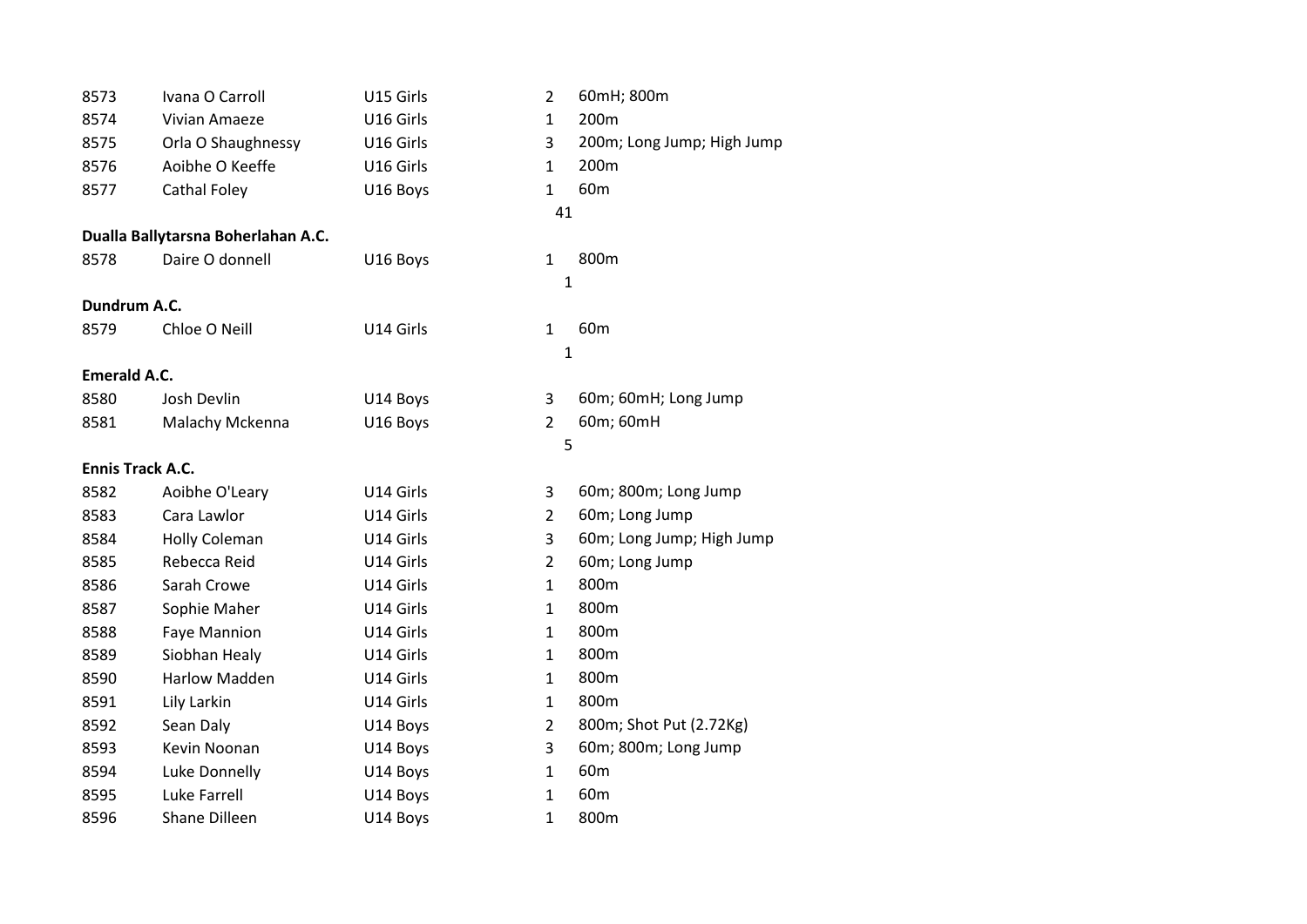| 8597 | Ryan Kelly                   | U14 Boys  | $\overline{2}$ | 800m; High Jump                         |
|------|------------------------------|-----------|----------------|-----------------------------------------|
| 8598 | <b>Odhran Perill</b>         | U14 Boys  | $\mathbf{1}$   | 800m                                    |
| 8599 | Adam Doyle                   | U14 Boys  | $\mathbf{1}$   | 800m                                    |
| 8600 | Kayla Connellan              | U15 Girls | $\overline{3}$ | Long Jump; High Jump; Shot Put (2.72Kg) |
| 8601 | Cara Hely                    | U15 Girls | $\overline{2}$ | 60m; Long Jump                          |
| 8602 | Maebh Kelly                  | U15 Girls | $\overline{3}$ | 60mH; Long Jump; High Jump              |
| 8603 | Grainne Leyden               | U15 Girls | $\overline{3}$ | 60m; Long Jump; High Jump               |
| 8604 | Eva lucia Murphy             | U15 Girls | 3              | 60mH; Long Jump; High Jump              |
| 8605 | Meabh Otuos                  | U15 Girls | $\overline{3}$ | 800m; Long Jump; Shot Put (2.72Kg)      |
| 8606 | Mina Gomes                   | U15 Girls | $\overline{2}$ | 60m; 800m                               |
| 8607 | Caoilfhionn O'Dwyer          | U15 Girls | $\mathbf{1}$   | 800m                                    |
| 8608 | Aoife Keane                  | U15 Girls | $\mathbf{1}$   | 800m                                    |
| 8609 | <b>Emily Singleton</b>       | U15 Girls | $\mathbf{1}$   | 800m                                    |
| 8610 | Jack Dilleen                 | U15 Boys  | $\mathbf{1}$   | 800m                                    |
| 8611 | Aidan O'Connell              | U15 Boys  | $\overline{2}$ | 60m; Long Jump                          |
| 8612 | Patrick Byrne O Connell      | U15 Boys  | $\mathbf{1}$   | 60 <sub>m</sub>                         |
| 8613 | <b>Hayley Barrett</b>        | U16 Girls | 1              | 800m                                    |
| 8614 | Lucy Shannon                 | U16 Girls | $\mathbf{1}$   | 800m                                    |
| 8615 | Caoimhie Byrne O Connell     | U16 Girls | $\overline{3}$ | 200m; 60mH; High Jump                   |
| 8616 | Alexandra Ward               | U16 Girls | $2^{\circ}$    | 60m; 200m                               |
| 8617 | Mia Healy                    | U16 Girls | $\overline{2}$ | 60m; 200m                               |
| 8618 | Cillian Hayes                | U16 Boys  | $\mathbf{1}$   | 800m                                    |
| 8619 | Joe Mannion                  | U16 Boys  | $\mathbf{1}$   | 800m                                    |
| 8620 | Promise Jolaosho             | U16 Boys  | 3              | 60m; 200m; Long Jump                    |
| 8621 | <b>Endijs Andy Andersons</b> | U16 Boys  | $\mathbf{1}$   | 60 <sub>m</sub>                         |
|      |                              |           | 69             |                                         |
|      | Fanahan Mc Sweeney A.C.      |           |                |                                         |
| 8622 | Cara Burke                   | U14 Girls | $\mathbf{1}$   | Long Jump                               |
| 8623 | Mackenzie Culleton           | U14 Boys  | $\overline{2}$ | 60m; 60mH                               |
| 8624 | Orla Maccallum               | U15 Girls | $\overline{2}$ | Long Jump; High Jump                    |
| 8625 | Kate Linehan                 | U15 Girls | 3              | 60m; 60mH; High Jump                    |
| 8626 | Louise Mullins               | U15 Girls | $\overline{2}$ | 60m; 60mH                               |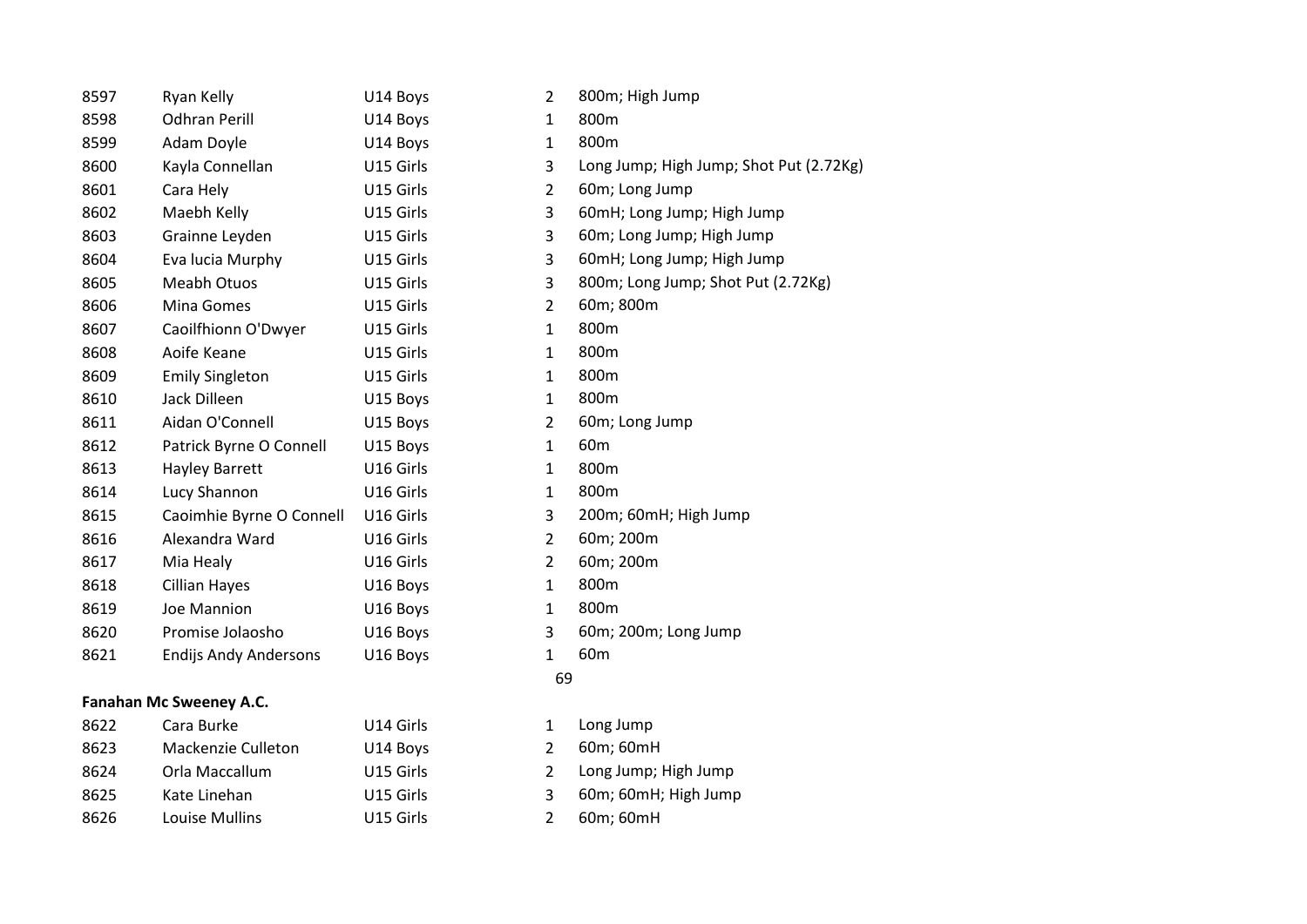| 8627               | Vanessa Burke                       | U15 Girls | 1              | High Jump                          |  |
|--------------------|-------------------------------------|-----------|----------------|------------------------------------|--|
|                    |                                     |           | 11             |                                    |  |
|                    | <b>Farranfore Maine Valley A.C.</b> |           |                |                                    |  |
| 8628               | <b>Isaac Vickers</b>                | U14 Boys  | 2              | 800m; Shot Put (2.72Kg)            |  |
| 8629               | Conor Mc Carthy                     | U14 Boys  | $\mathbf{1}$   | 800m                               |  |
| 8630               | Mairead Walsh                       | U16 Girls | $\overline{2}$ | 200m; 800m                         |  |
|                    |                                     |           | 5              |                                    |  |
| Fergus A.C.        |                                     |           |                |                                    |  |
| 8631               | Emma Haugh                          | U14 Girls | 1              | 800m                               |  |
| 8632               | Megan Lynch                         | U14 Girls | $\mathbf 1$    | 800m                               |  |
| 8633               | Leah Leahy                          | U15 Girls | $\mathbf 1$    | Shot Put (2.72Kg)                  |  |
| 8634               | <b>Michael Donnelly</b>             | U16 Boys  | $\mathbf{1}$   | 800m                               |  |
| 8635               | <b>Ewan Wragg</b>                   | U16 Boys  | $\overline{2}$ | 60m; 60mH                          |  |
|                    |                                     |           | 6              |                                    |  |
| Ferrybank A.C.     |                                     |           |                |                                    |  |
| 8636               | Niamh Barry                         | U14 Girls | 3              | 60m; 60mH; Long Jump               |  |
| 8637               | Lily Corbett                        | U14 Girls | 3              | 60m; 60mH; Long Jump               |  |
| 8638               | Lily Gallagher                      | U14 Girls | $\overline{2}$ | 60m; Long Jump                     |  |
| 8639               | Zoe Kenny                           | U14 Girls | 3              | 60m; 60mH; Long Jump               |  |
| 8640               | Robyn Nolan                         | U14 Girls | $\overline{2}$ | 60m; High Jump                     |  |
| 8641               | Cora Miller                         | U14 Girls | 3              | 60m; 60mH; Long Jump               |  |
| 8642               | Monika Rogala                       | U14 Girls | 3              | 60m; 60mH; Long Jump               |  |
| 8643               | Isabelle Kennedy                    | U15 Girls | 3              | 60m; 800m; Long Jump               |  |
| 8644               | Ella Kennedy                        | U15 Girls | $\mathbf{1}$   | 60 <sub>m</sub>                    |  |
| 8645               | Ellis Mc Hugh                       | U15 Girls | $\overline{2}$ | 60mH; High Jump                    |  |
| 8646               | Isobel Gallagher                    | U16 Girls | $\overline{2}$ | 200m; 800m                         |  |
| 8647               | Petra Igwe                          | U16 Girls | 3              | 60mH; Long Jump; High Jump         |  |
|                    |                                     |           | 30             |                                    |  |
| Finisk Valley A.C. |                                     |           |                |                                    |  |
| 8648               | <b>Eddie Raicevic</b>               | U14 Boys  | 3              | 60mH; High Jump; Shot Put (2.72Kg) |  |
| 8649               | Laoise Cummins                      | U15 Girls | 3              | 60m; 800m; Long Jump               |  |
| 8650               | Ava Flavin                          | U15 Girls | 1              | 60 <sub>m</sub>                    |  |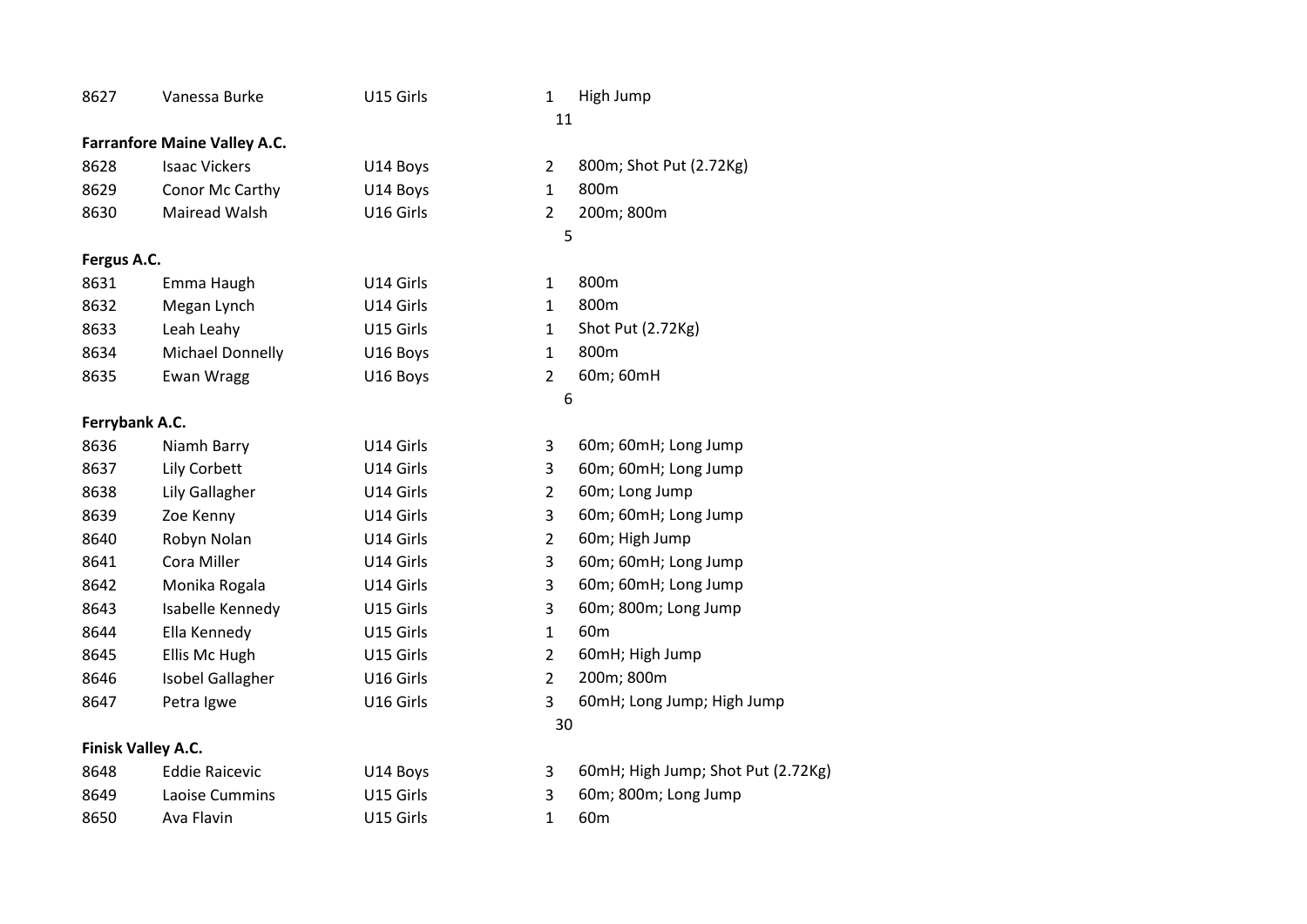| 8651          | Ailbhe Morley                 | U16 Girls | 3              | 60m; Long Jump; High Jump          |
|---------------|-------------------------------|-----------|----------------|------------------------------------|
| 8652          | James Feerick                 | U16 Boys  | $\overline{2}$ | High Jump; Shot Put (4Kg)          |
|               |                               |           | 12             |                                    |
|               | Gneeveguilla A.C.             |           |                |                                    |
| 8653          | Darragh Tomkins               | U16 Boys  | 1              | Shot Put (4Kg)                     |
|               |                               |           | $\mathbf{1}$   |                                    |
| Kenmare A.C.  |                               |           |                |                                    |
| 8654          | Ava Moriarty                  | U15 Girls | 1              | Long Jump                          |
| 8655          | Maggie O'Donoghue             | U15 Girls | $\mathbf{1}$   | Shot Put (2.72Kg)                  |
| 8656          | Emi Curran                    | U15 Girls | $\overline{2}$ | 800m; High Jump                    |
| 8657          | Lusai De Faoite               | U16 Girls | $\mathbf{1}$   | 1500m Walk                         |
| 8658          | Éabha De Faoite               | U19 Girls | $\mathbf{1}$   | 1500m Walk                         |
|               |                               |           | 6              |                                    |
|               | Killarney Valley A.C.         |           |                |                                    |
| 8659          | Ellie O Shea                  | U15 Girls | 3              | 60m; 60mH; Long Jump               |
| 8660          | Anna O'Shea                   | U15 Girls | 3              | 60mH; Long Jump; Shot Put (2.72Kg) |
|               |                               |           | 6              |                                    |
| Kilmihil A.C. |                               |           |                |                                    |
| 8661          | Joseph Lernihan               | U14 Boys  | $\overline{2}$ | 60m; Long Jump                     |
|               |                               |           | $\overline{2}$ |                                    |
|               | Kilmurray/Ibrick/N.Clare A.C. |           |                |                                    |
| 8662          | Tom O Connor                  | U16 Boys  | $\mathbf{1}$   | 800m                               |
|               |                               |           | $\mathbf 1$    |                                    |
| Leevale A.C.  |                               |           |                |                                    |
| 8663          | Aoibheann Lynch               | U14 Girls | 3              | 800m; High Jump; Shot Put (2kg)    |
| 8664          | Mia Graham                    | U14 Girls | $\overline{2}$ | 60m; Long Jump                     |
| 8665          | Georgia Hynes Mclaughlin      | U14 Girls | 3              | 60m; 60mH; Long Jump               |
| 8666          | Noelle Mulcahy                | U14 Girls | 3              | 60m; Long Jump; High Jump          |
| 8667          | <b>Grace Wixted</b>           | U14 Girls | $\overline{2}$ | 60m; High Jump                     |
| 8668          | Sadie Downey                  | U14 Girls | 3              | 60m; 60mH; Long Jump               |
| 8669          | Elsa Murphy                   | U14 Girls | 3              | 60m; 60mH; 800m                    |
| 8670          | Kirsten Shaw                  | U14 Girls | 3              | 60m; 60mH; Long Jump               |
|               |                               |           |                |                                    |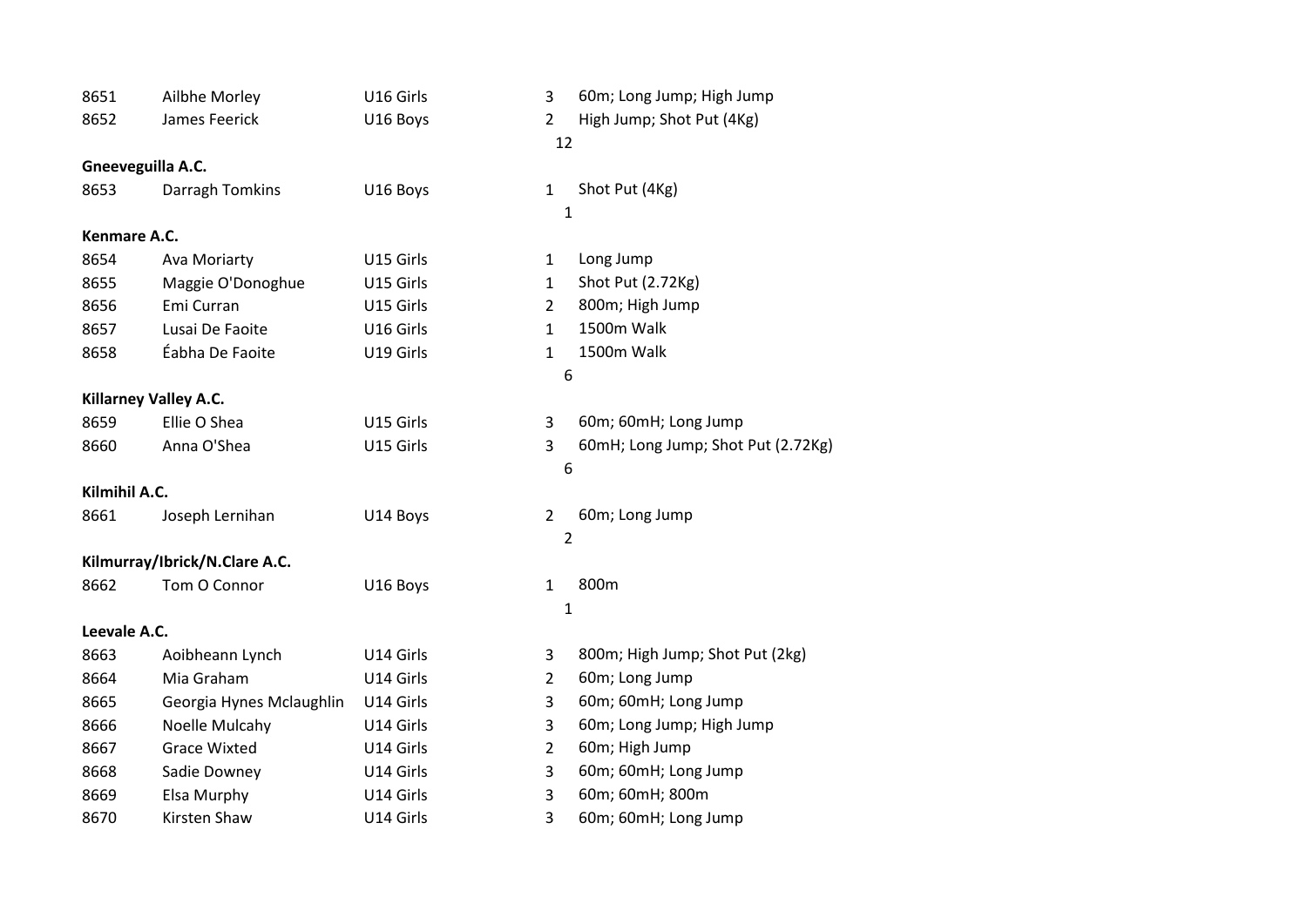| 8671          | Helena Golka              | U14 Girls | $\mathbf{1}$   | Long Jump                    |
|---------------|---------------------------|-----------|----------------|------------------------------|
| 8672          | Kate O'Donovan            | U14 Girls | 3              | 60mH; 800m; High Jump        |
| 8673          | <b>Trinity Mc Donnell</b> | U14 Girls | $\mathbf{1}$   | 800m                         |
| 8674          | <b>Barry Bourke</b>       | U14 Boys  | 3              | 60m; 800m; Shot Put (2.72Kg) |
| 8675          | Luke Merrigan             | U14 Boys  | 3              | 60m; 800m; Long Jump         |
| 8676          | <b>Luke Mullins</b>       | U14 Boys  | $\overline{2}$ | 60m; Long Jump               |
| 8677          | Callum Harrington         | U14 Boys  | $\overline{2}$ | 800m; Long Jump              |
| 8678          | Ronan Keenan              | U14 Boys  | $\overline{2}$ | 60mH; 800m                   |
| 8679          | Caoimhe Daly              | U15 Girls | 3              | 60m; Long Jump; High Jump    |
| 8680          | Ava Hanley                | U15 Girls | $\overline{2}$ | 60m; 60mH                    |
| 8681          | Sintija Sarkovska         | U15 Girls | $\mathbf{1}$   | 60 <sub>m</sub>              |
| 8682          | Faye Scriven              | U15 Girls | $\overline{2}$ | 60m; 60mH                    |
| 8683          | Olive Burger              | U15 Girls | 3              | 60m; 60mH; High Jump         |
| 8684          | Lauren Dinan              | U15 Girls | $\mathbf{1}$   | 800m                         |
| 8685          | Ryan Onoh                 | U15 Boys  | 3              | 60m; Long Jump; High Jump    |
| 8686          | <b>Oscar Naughton</b>     | U15 Boys  | $\overline{2}$ | 60mH; Shot Put (3.25Kg)      |
| 8687          | Anthony Goggin            | U15 Boys  | $\overline{2}$ | 60m; 60mH                    |
| 8688          | Darragh Long              | U15 Boys  | $\mathbf{1}$   | 60 <sub>m</sub>              |
| 8689          | Michael Scott             | U15 Boys  | 3              | 60m; 60mH; High Jump         |
| 8690          | <b>Tyreek Bannon</b>      | U15 Boys  | $\mathbf 1$    | 60 <sub>m</sub>              |
| 8691          | Josh O Mahony             | U15 Boys  | $\mathbf{1}$   | 60 <sub>m</sub>              |
| 8692          | Ben O'Brien               | U15 Boys  | $\mathbf{1}$   | High Jump                    |
| 8693          | Syrah Kenna               | U16 Girls | 3              | 60mH; 800m; Long Jump        |
| 8694          | Natalia Golka             | U16 Girls | 3              | 60m; 200m; 60mH              |
| 8695          | Sophie Mulcahy            | U16 Girls | 3              | 60m; 200m; High Jump         |
| 8696          | Elena O'Sullivan          | U16 Girls | $\overline{2}$ | 60m; 60mH                    |
| 8697          | Ellie Vaughan Reddan      | U16 Girls | $\mathbf{1}$   | High Jump                    |
| 8698          | Fionn Swanton             | U16 Boys  | $\mathbf{1}$   | 800m                         |
| 8699          | Noah Konan                | U16 Boys  | $\mathbf{1}$   | 60 <sub>m</sub>              |
|               |                           |           | 79             |                              |
| Limerick A.C. |                           |           |                |                              |
| 8700          | Anna Greenslade           | U14 Girls | $\overline{2}$ | 60m; Long Jump               |
|               |                           |           |                |                              |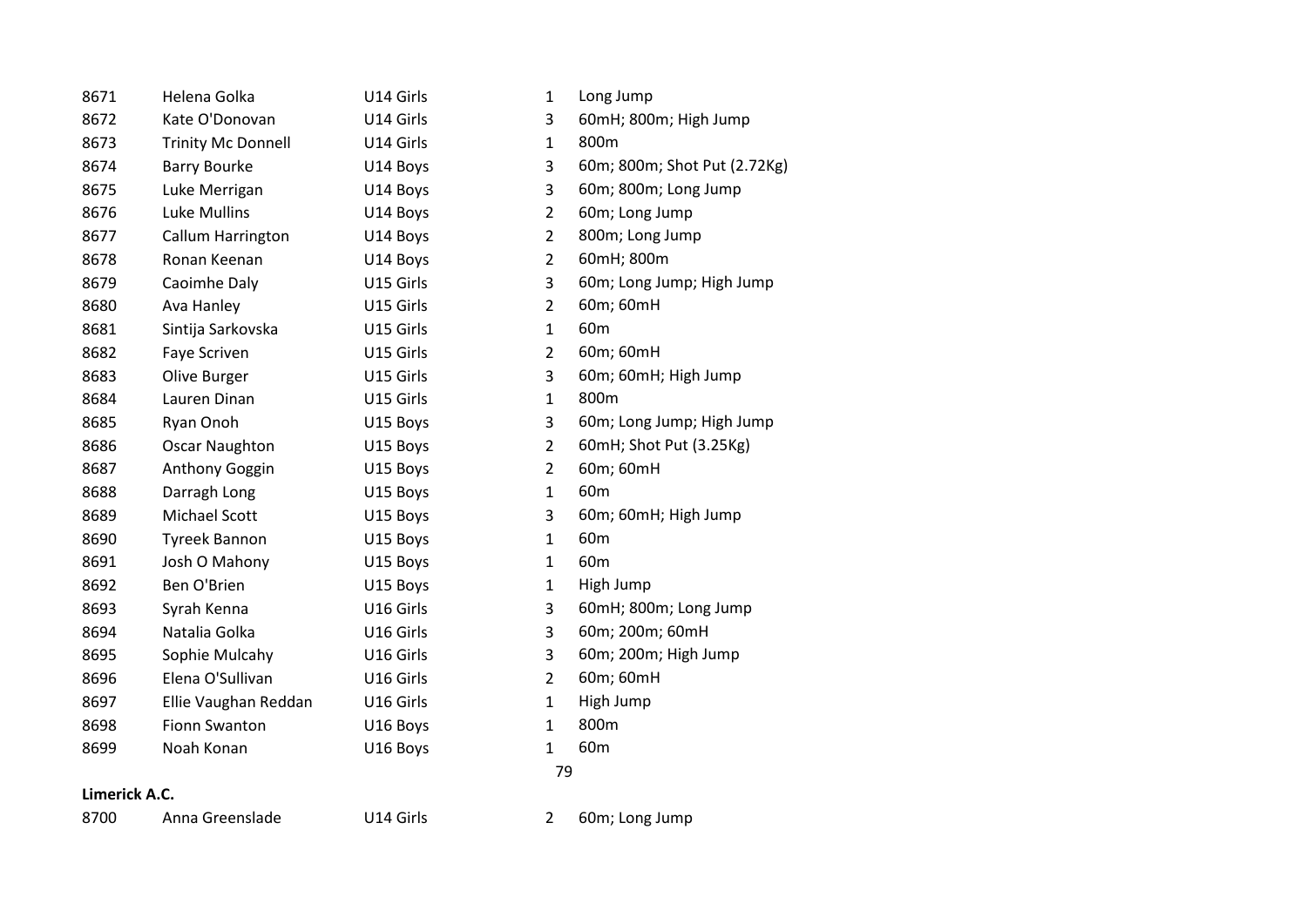| 8701               | Niamh Thomas                      | U14 Girls | $\overline{2}$ | 60m; Long Jump             |
|--------------------|-----------------------------------|-----------|----------------|----------------------------|
| 8702               | Aimee Whelan                      | U14 Girls | $\mathbf{1}$   | 800m                       |
| 8703               | Aidan Dillon                      | U14 Boys  | $\overline{2}$ | 60m; Long Jump             |
| 8704               | Donncha Feerick                   | U14 Boys  | $\overline{2}$ | 60m; 800m                  |
| 8705               | Aoife Murphy                      | U15 Girls | $\overline{2}$ | 60m; Long Jump             |
| 8706               | Megan Love                        | U15 Girls | $\overline{2}$ | 60m; Long Jump             |
| 8707               | Emily Shanahan                    | U15 Girls | $\mathbf{1}$   | 60 <sub>m</sub>            |
| 8708               | Rosie Hickey                      | U15 Girls | $\mathbf{1}$   | 800m                       |
| 8709               | Sarah O'Halloran                  | U15 Girls | $\mathbf{1}$   | 800m                       |
| 8710               | <b>Tadhg Purcell</b>              | U15 Boys  | $\mathbf{1}$   | 800m                       |
| 8711               | Robert Sheehan                    | U15 Boys  | $\mathbf{1}$   | 60 <sub>m</sub>            |
| 8712               | Róise Gavan                       | U16 Girls | $\overline{2}$ | 60m; 200m                  |
| 8713               | Aoife Grimes                      | U16 Girls | 3              | 200m; Long Jump; High Jump |
| 8714               | Mae Farrell                       | U16 Girls | $\mathbf{1}$   | 60 <sub>m</sub>            |
| 8715               | Isabel Sheehy-Madigan             | U16 Girls | $\mathbf{1}$   | 60 <sub>m</sub>            |
| 8716               | Olly Tierney                      | U16 Boys  | 3              | 200m; 60mH; 800m           |
| 8717               | <b>Jack Downes</b>                | U16 Boys  | $\mathbf{1}$   | 800m                       |
| 8718               | Luke Callitz                      | U16 Boys  | $\overline{2}$ | 60m; 200m                  |
|                    |                                   |           | 31             |                            |
| Lios Tuathail A.C. |                                   |           |                |                            |
| 8719               | Eadaoin Larkin                    | U14 Girls | $\overline{2}$ | 60m; Long Jump             |
| 8720               | Maddie O Riordan                  | U14 Girls | $\overline{2}$ | 60m; Long Jump             |
| 8721               | Eliza O Donnell                   | U14 Girls | $\mathbf{1}$   | 800m                       |
| 8722               | <b>Yvonne Barrett</b>             | U14 Girls | $\mathbf{1}$   | 800m                       |
| 8723               | Caoimhe Mc Namara Moore U14 Girls |           | $\mathbf{1}$   | 800m                       |
| 8724               | <b>Steve Reidy</b>                | U14 Boys  | $\overline{2}$ | 60m; Long Jump             |
| 8725               | <b>Tally Collins</b>              | U15 Girls | $\overline{2}$ | 60m; Long Jump             |
| 8726               | Amy O Connor                      | U15 Girls | $\overline{2}$ | 60m; Long Jump             |
| 8727               | Mollie O Riordan                  | U16 Girls | $\overline{2}$ | 60mH; 800m                 |
| 8728               | <b>Eimear Buckley</b>             | U16 Girls | $\mathbf{1}$   | 200m                       |
| 8729               | Saoirse Dillon                    | U16 Girls | $\overline{2}$ | 60m; 200m                  |
| 8730               | Orla Mc Elligott                  | U16 Girls | $\mathbf{1}$   | 200m                       |
|                    |                                   |           |                |                            |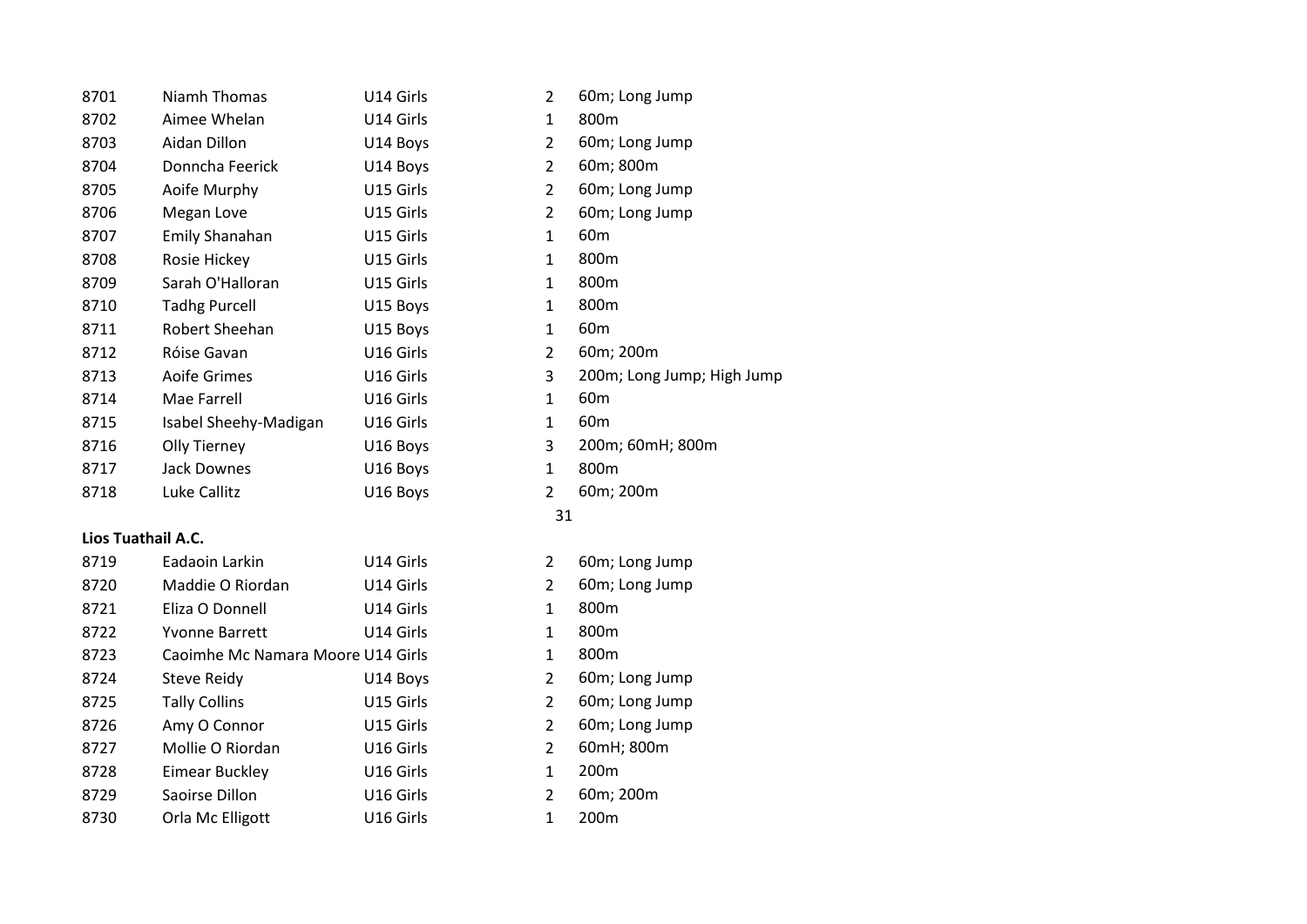| 8731               | Emma Neylon                    | U16 Girls | $\mathbf{1}$   | 200m                            |
|--------------------|--------------------------------|-----------|----------------|---------------------------------|
|                    |                                |           | 20             |                                 |
| Liscarroll A.C.    |                                |           |                |                                 |
| 8732               | Shona Murphy                   | U15 Girls | 1              | Long Jump                       |
| 8733               | Aoibhinn O'Reilly              | U15 Girls | $\mathbf{1}$   | 800m                            |
| 8734               | Lola De Gabriel                | U16 Girls | 1              | Long Jump                       |
|                    |                                |           | 3              |                                 |
| <b>Marian A.C.</b> |                                |           |                |                                 |
| 8735               | Lauren Shannon                 | U14 Girls | $\overline{2}$ | 60m; 800m                       |
| 8736               | Caoimhe Francis                | U14 Girls | $\mathbf{1}$   | 800m                            |
| 8737               | Fatima Sanchez                 | U15 Girls | 3              | 60m; 800m; 1K Walk              |
|                    |                                |           | 6              |                                 |
| Midleton A.C.      |                                |           |                |                                 |
| 8738               | Ava Coughlan                   | U14 Girls | 3              | 60mH; Long Jump; Shot Put (2kg) |
| 8739               | Elle - Kate Mc Rae             | U14 Girls | 3              | 800m; Long Jump; Shot Put (2kg) |
| 8740               | Alicia Moono - Hegarty         | U14 Girls | 3              | 60m; 60mH; Long Jump            |
| 8741               | Rachel Roche                   | U14 Girls | 3              | 60m; 60mH; Long Jump            |
| 8742               | Alex Jaworski                  | U14 Boys  | 3              | 60m; Long Jump; High Jump       |
| 8743               | Hugh O Loingsigh               | U14 Boys  | $\overline{2}$ | 60m; Long Jump                  |
| 8744               | <b>Oscar Smiddy</b>            | U14 Boys  | 3              | 60m; 60mH; High Jump            |
| 8745               | Luke Guerin                    | U14 Boys  | $\overline{2}$ | 60m; Long Jump                  |
| 8746               | Meabh Corkery                  | U15 Girls | $\overline{2}$ | 60mH; High Jump                 |
| 8747               | Roisín Mc Manus                | U15 Girls | 3              | 60mH; 800m; High Jump           |
| 8748               | <b>Gabriel Ebo</b>             | U15 Boys  | $\mathbf{1}$   | 60 <sub>m</sub>                 |
| 8749               | Odhrán O Sullivan              | U16 Boys  | $\mathbf 1$    | 800m                            |
| 8750               | <b>Matthew Herbert</b>         | U16 Boys  | 3              | 200m; Long Jump; Shot Put (4Kg) |
| 8751               | David Ebo                      | U16 Boys  | $\mathbf{1}$   | 60 <sub>m</sub>                 |
|                    |                                |           | 33             |                                 |
|                    | <b>Moycarkey Coolcroo A.C.</b> |           |                |                                 |
| 8752               | <b>Mollie Maher</b>            | U15 Girls | 1              | 800m                            |
|                    |                                |           | $\mathbf 1$    |                                 |

## **Moyne A.C.**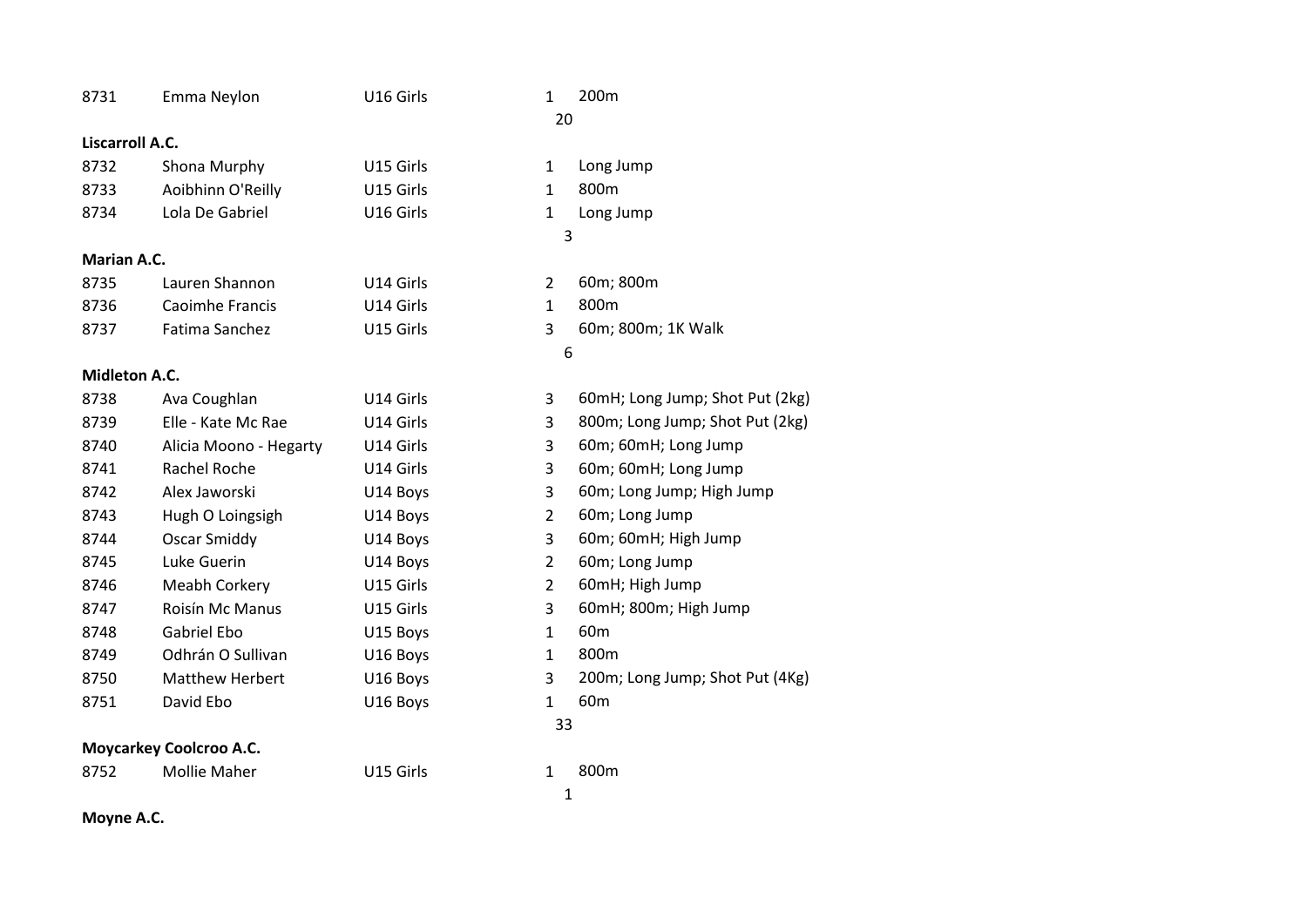| 8753                       | Réiltín Morrissey    | U14 Girls | $\mathbf{1}$   | Shot Put (2kg)                     |  |  |
|----------------------------|----------------------|-----------|----------------|------------------------------------|--|--|
| 8754                       | <b>Eleanor Doyle</b> | U14 Girls | 1              | 60 <sub>m</sub>                    |  |  |
| 8755                       | Laura Fogarty        | U14 Girls | 1              | Long Jump                          |  |  |
| 8756                       | Ruth Phelan          | U14 Girls | $\mathbf{1}$   | 800m                               |  |  |
| 8757                       | Sarah Mc Ginley      | U15 Girls | $\mathbf{1}$   | Shot Put (2.72Kg)                  |  |  |
| 8758                       | Dearbhla Gleeson     | U15 Girls | $\mathbf{1}$   | 60 <sub>m</sub>                    |  |  |
| 8759                       | Ellen Nolan          | U15 Girls | $\overline{2}$ | 60m; 60mH                          |  |  |
| 8760                       | Niamh Cleere         | U15 Girls | $\mathbf{1}$   | 60 <sub>m</sub>                    |  |  |
| 8761                       | Alana Spillane       | U15 Girls | $\overline{2}$ | 60mH; 800m                         |  |  |
| 8762                       | Emma Delaney         | U15 Girls | $\mathbf{1}$   | 800m                               |  |  |
| 8763                       | Kate Delaney         | U15 Girls | $\mathbf{1}$   | 800m                               |  |  |
| 8764                       | Jack Flanagan        | U16 Boys  | $\overline{2}$ | 800m; Long Jump                    |  |  |
| 8765                       | Adam Phelan          | U16 Boys  | $\mathbf{1}$   | 800m                               |  |  |
| 8766                       | Adam Spillane Leane  | U16 Boys  | $\mathbf{1}$   | 800m                               |  |  |
|                            |                      |           | 17             |                                    |  |  |
| <b>Nenagh Olympic A.C.</b> |                      |           |                |                                    |  |  |
| 8767                       | Niamh Madden         | U15 Girls | $\mathbf{1}$   | Shot Put (2.72Kg)                  |  |  |
| 8768                       | Anna Paxman          | U15 Girls | $\mathbf{1}$   | 60 <sub>m</sub>                    |  |  |
| 8769                       | Mairéad O Brien      | U15 Girls | $\mathbf{1}$   | 60 <sub>m</sub>                    |  |  |
| 8770                       | Lilly Duffy          | U15 Girls | 1              | 800m                               |  |  |
| 8771                       | Aisling Kennedy      | U15 Girls | $\mathbf{1}$   | 800m                               |  |  |
| 8772                       | Dylan Bergin         | U15 Boys  | $\mathbf{1}$   | 800m                               |  |  |
| 8773                       | Benjamin Deegan      | U15 Boys  | $\mathbf{1}$   | 60 <sub>m</sub>                    |  |  |
| 8774                       | Jennifer O Leary     | U16 Girls | $\mathbf{1}$   | 800m                               |  |  |
| 8775                       | Clodagh Donohoe      | U16 Girls | 3              | Long Jump; High Jump; Triple Jump  |  |  |
| 8776                       | Ronan Ryan           | U16 Boys  | $\overline{2}$ | 60m; 200m                          |  |  |
| 8777                       | <b>Stuart Tobin</b>  | U16 Boys  | $\mathbf{1}$   | 60mH                               |  |  |
|                            |                      |           | 14             |                                    |  |  |
| Newport A.C.               |                      |           |                |                                    |  |  |
| 8778                       | Oisin Kennedy        | U14 Boys  | 3              | 800m; High Jump; Shot Put (2.72Kg) |  |  |
| 8779                       | Rian Horgan          | U14 Boys  | 1              | 800m                               |  |  |
| 8780                       | Colm Ryan            | U14 Boys  | 1              | 800m                               |  |  |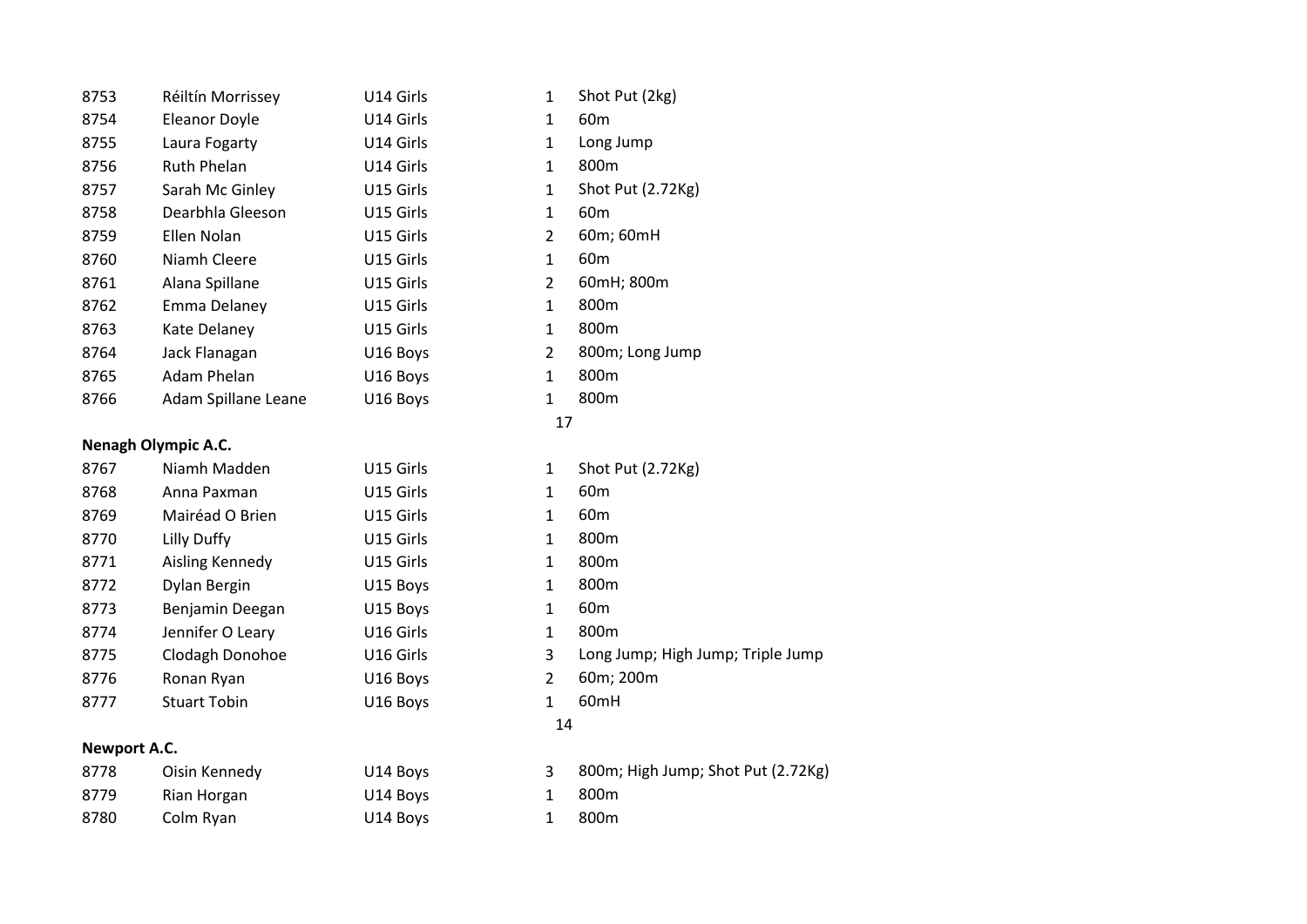| 8781            | Peter Ashe                 | U15 Boys  | 3              | 60m; 60mH; 800m           |
|-----------------|----------------------------|-----------|----------------|---------------------------|
| 8782            | Charlie Tobin              | U15 Boys  | $\mathbf{1}$   | 800m                      |
| 8783            | Ava Palmer                 | U16 Girls | 3              | 60m; 200m; Shot Put (3Kg) |
| 8784            | Sophie Walker              | U16 Girls | $\overline{3}$ | 60m; 200m; Long Jump      |
| 8785            | <b>Clodagh Grimes</b>      | U16 Girls | $\overline{2}$ | 60m; 60mH                 |
| 8786            | Killian O Hora             | U16 Boys  | $\overline{2}$ | 60m; 200m                 |
| 8787            | Dillon Walsh               | U16 Boys  | $\overline{3}$ | 60m; 200m; Long Jump      |
|                 |                            |           | 22             |                           |
| North Cork A.C. |                            |           |                |                           |
| 8788            | Leah Ryan                  | U14 Girls | $\mathbf{1}$   | 800m                      |
| 8789            | Ava Shorten                | U14 Girls | $\mathbf{1}$   | 800m                      |
| 8790            | Muireann Bradley           | U14 Girls | $\mathbf{1}$   | 800m                      |
| 8791            | <b>Tomas Kiely</b>         | U14 Boys  | $\mathbf{1}$   | 800m                      |
| 8792            | Eoin Looney                | U15 Boys  | $\mathbf{1}$   | 800m                      |
| 8793            | Sinead Walsh               | U16 Girls | $\mathbf{1}$   | 800m                      |
| 8794            | Niamh Lavery               | U16 Girls | $\mathbf{1}$   | 800m                      |
|                 |                            |           | 7              |                           |
|                 | Riverstick/Kinsale A.C.    |           |                |                           |
| 8795            | Giorgia Cipollone          | U15 Girls | $\mathbf{1}$   | 60 <sub>m</sub>           |
|                 |                            |           | $\mathbf{1}$   |                           |
| Skibbereen A.C. |                            |           |                |                           |
| 8796            | Lorraine Coakley           | U14 Girls | $\mathbf{1}$   | Shot Put (2kg)            |
| 8797            | Diana Rose Coakley         | U16 Girls | $\mathbf{1}$   | Shot Put (3Kg)            |
|                 |                            |           | $\overline{2}$ |                           |
|                 | Spa-Fenit Barrow A.C.      |           |                |                           |
| 8798            | Dara Harty                 | U14 Boys  | $\overline{2}$ | 60m; 60mH                 |
| 8799            | <b>Grace Reilly</b>        | U15 Girls | $\mathbf{1}$   | 60mH                      |
| 8800            | Lily May O'Gara            | U16 Girls | $\overline{2}$ | 200m; 800m                |
| 8801            | Aaron Harty                | U16 Boys  | $\overline{2}$ | 60m; 60mH                 |
|                 |                            |           | $\overline{7}$ |                           |
|                 | St. Brendan's A.C. (Kerry) |           |                |                           |
| 8802            | Jessica Leen               | U14 Girls | 3              | 60m; 1K Walk; Long Jump   |
|                 |                            |           |                |                           |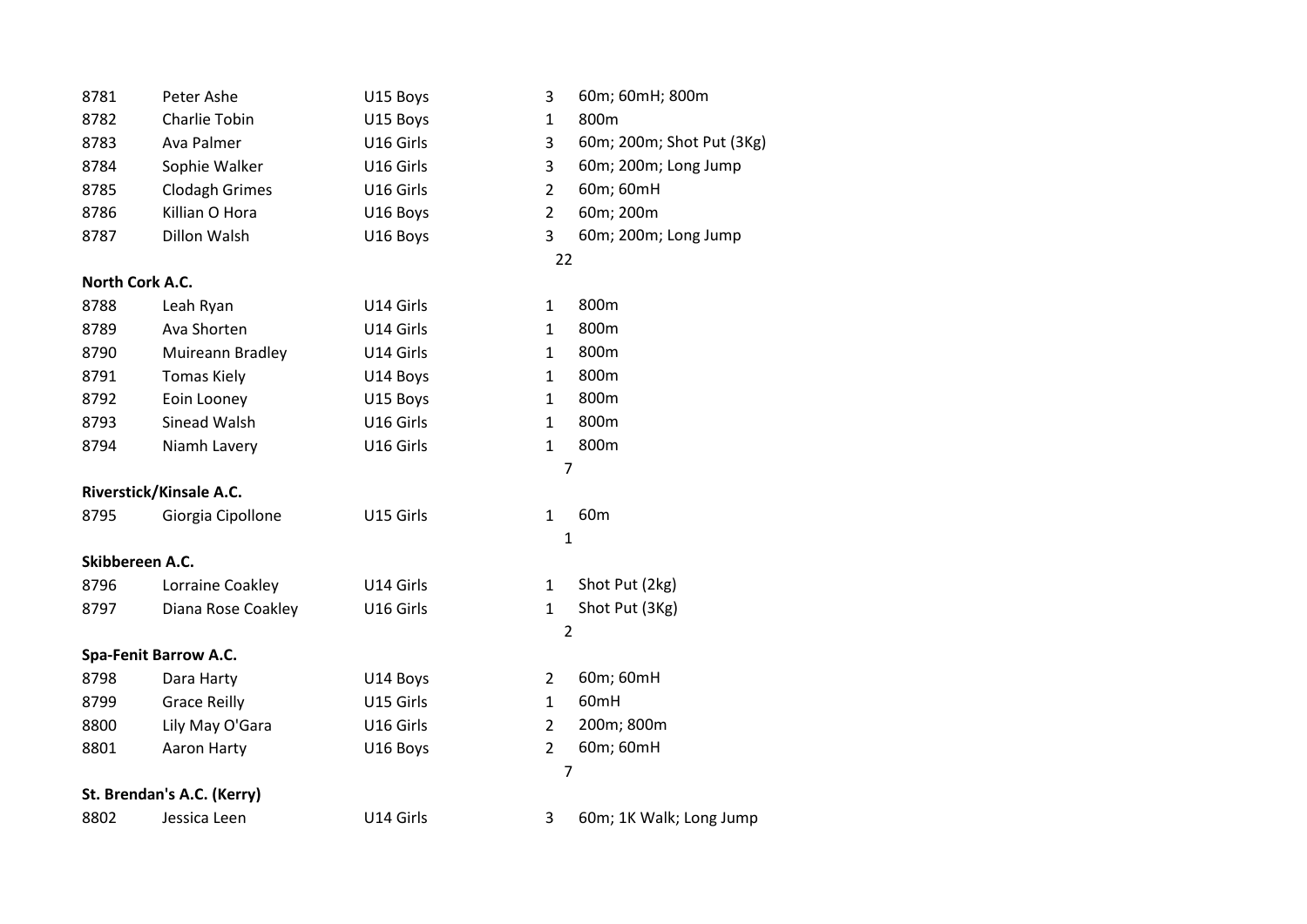| 8803                 | Eoin Malik                | U15 Boys  | $\overline{2}$ | Long Jump; Shot Put (3.25Kg)         |  |  |  |
|----------------------|---------------------------|-----------|----------------|--------------------------------------|--|--|--|
| 8804                 | Caoilinn Kenny O Sullivan | U16 Girls | $\mathbf{1}$   | 800m                                 |  |  |  |
| 8805                 | Caragh Kenny O Sullivan   | U16 Girls | $\mathbf{1}$   | 800m                                 |  |  |  |
|                      |                           |           | $\overline{7}$ |                                      |  |  |  |
| St. Catherine's A.C. |                           |           |                |                                      |  |  |  |
| 8806                 | Abby Leahy                | U14 Girls | $\overline{2}$ | 60m; Long Jump                       |  |  |  |
| 8807                 | James O Connor            | U14 Boys  | $\overline{2}$ | 60m; 800m                            |  |  |  |
|                      |                           |           | 4              |                                      |  |  |  |
| St. Cronans A.C.     |                           |           |                |                                      |  |  |  |
| 8808                 | <b>Holly Sheerin</b>      | U14 Girls | $\overline{2}$ | 60m; Long Jump                       |  |  |  |
| 8809                 | <b>Tadhg Bane</b>         | U14 Boys  | $\overline{2}$ | High Jump; Shot Put (2.72Kg)         |  |  |  |
| 8810                 | <b>Tadhg Hassett</b>      | U14 Boys  | 3              | 60m; 800m; Long Jump                 |  |  |  |
| 8811                 | Cillian Conway            | U15 Boys  | $\mathbf{1}$   | High Jump                            |  |  |  |
| 8812                 | Caleb Walsh               | U16 Boys  | $\mathbf{1}$   | 800m                                 |  |  |  |
| 8813                 | Thomas O Connor           | U16 Boys  | 3              | 60m; Long Jump; High Jump            |  |  |  |
|                      |                           |           | 12             |                                      |  |  |  |
|                      | St. Marys (Clare) A.C.    |           |                |                                      |  |  |  |
| 8814                 | Oisin Bolton              | U14 Boys  | $\mathbf{1}$   | 800m                                 |  |  |  |
| 8815                 | Eoin Soffe                | U14 Boys  | $\mathbf{1}$   | 800m                                 |  |  |  |
| 8816                 | James Meehan              | U15 Boys  | $\mathbf{1}$   | 800m                                 |  |  |  |
| 8817                 | Clara Miniter             | U16 Girls | 3              | 60m; Triple Jump; Shot Put (3Kg)     |  |  |  |
| 8818                 | Sean Fennell              | U16 Boys  | 3              | Long Jump; High Jump; Shot Put (4Kg) |  |  |  |
|                      |                           |           | 9              |                                      |  |  |  |
|                      | St. Marys (Limerick) A.C. |           |                |                                      |  |  |  |
| 8819                 | Aine Frawley              | U14 Girls | $\overline{2}$ | High Jump; Shot Put (2kg)            |  |  |  |
|                      |                           |           | $\overline{2}$ |                                      |  |  |  |
|                      | Sun Hill Harriers A.C.    |           |                |                                      |  |  |  |
| 8820                 | Robert Joy O'Regan        | U15 Boys  | $\overline{2}$ | High Jump; Shot Put (3.25Kg)         |  |  |  |
|                      |                           |           | $\overline{2}$ |                                      |  |  |  |
| Templemore A.C.      |                           |           |                |                                      |  |  |  |
| 8821                 | Dylan Jones               | U14 Boys  | $\overline{2}$ | 60m; Long Jump                       |  |  |  |
| 8822                 | <b>Emily Creagh</b>       | U15 Girls | 1              | 800m                                 |  |  |  |
|                      |                           |           |                |                                      |  |  |  |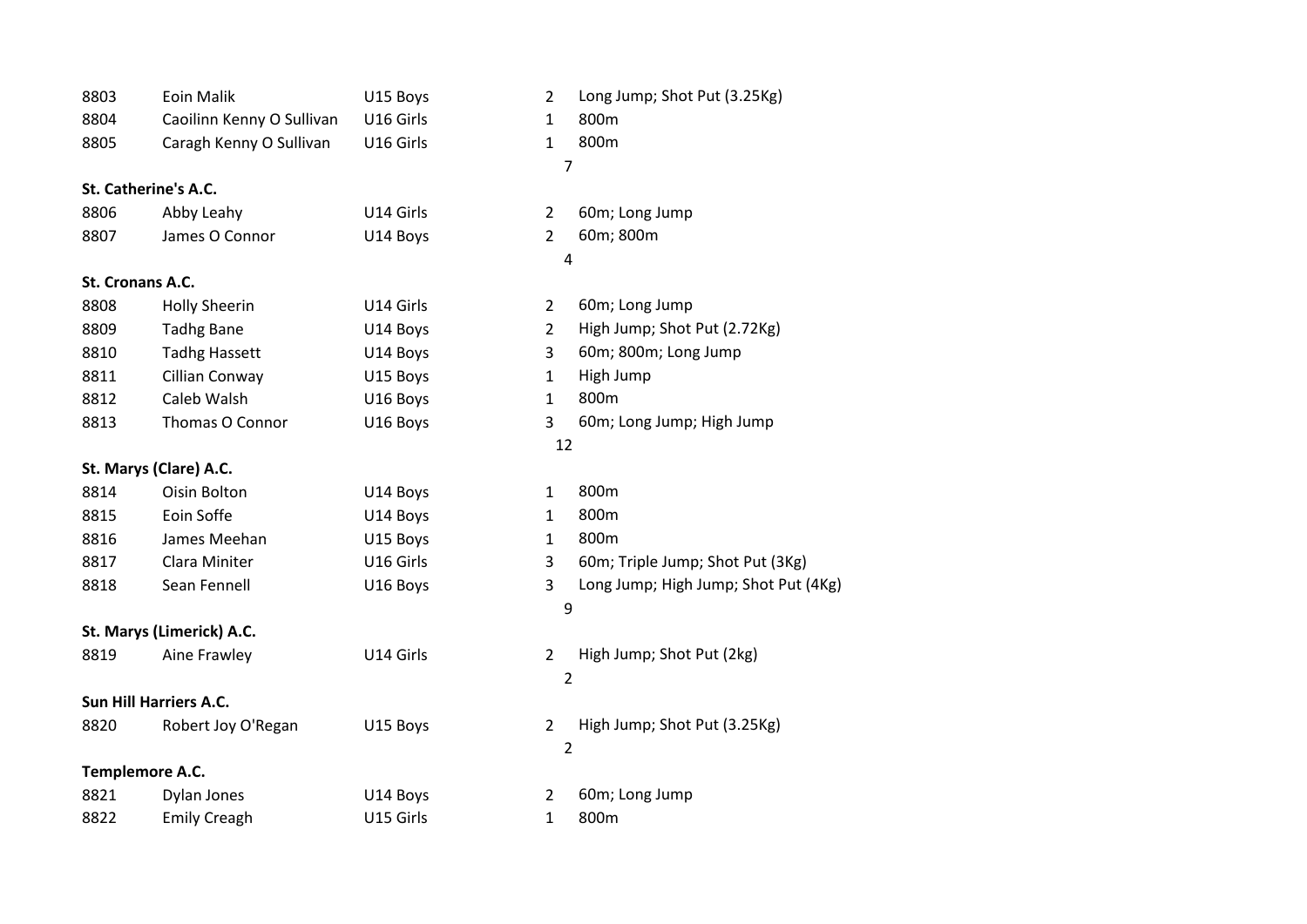| 8823                | Joe Burke                   | U15 Boys  | $\mathbf{1}$   | 60 <sub>m</sub>           |
|---------------------|-----------------------------|-----------|----------------|---------------------------|
| 8824                | Ella Fogarty                | U16 Girls | $\mathbf{1}$   | 800m                      |
| 8825                | Oscar Duggan                | U16 Boys  | $\mathbf{1}$   | 800m                      |
| 8826                | Aaron Dunford               | U16 Boys  | $\overline{2}$ | 60m; 200m                 |
| 8827                | <b>Billy O Brien</b>        | U16 Boys  | $\mathbf{1}$   | 200m                      |
| 8828                | <b>Jack Carroll</b>         | U16 Boys  | $\mathbf{1}$   | 60 <sub>m</sub>           |
|                     |                             |           | 10             |                           |
| Togher A.C.         |                             |           |                |                           |
| 8829                | Orlaith Byrne               | U14 Girls | $\overline{2}$ | 60m; High Jump            |
| 8830                | Shane Byrne                 | U16 Boys  | $\overline{2}$ | 1500m Walk; High Jump     |
|                     |                             |           | 4              |                           |
| <b>Tracton A.C.</b> |                             |           |                |                           |
| 8831                | Tara Osborn                 | U14 Girls | $\mathbf{1}$   | Shot Put (2kg)            |
| 8832                | Samantha Gash Hickey        | U14 Girls | $\mathbf{1}$   | Shot Put (2kg)            |
| 8833                | <b>Tomás Geary</b>          | U14 Boys  | $\mathbf{1}$   | 800m                      |
|                     |                             |           | 3              |                           |
|                     | <b>Tralee Harriers A.C.</b> |           |                |                           |
| 8834                | Ruby Crean                  | U14 Girls | $\mathbf{1}$   | Shot Put (2kg)            |
| 8835                | Aaron Crean                 | U14 Boys  | $\mathbf{1}$   | Shot Put (2.72Kg)         |
| 8836                | <b>Jack Collins</b>         | U14 Boys  | $\overline{2}$ | 60m; 800m                 |
| 8837                | Dan O Connor                | U14 Boys  | $\overline{2}$ | 60m; 800m                 |
| 8838                | Amanda Duyile               | U15 Girls | $\overline{2}$ | 60m; 60mH                 |
| 8839                | Laurel Mason                | U16 Girls | $\mathbf{1}$   | 200m                      |
| 8840                | Lucy Mulgrew                | U16 Girls | $\mathbf{1}$   | Long Jump                 |
| 8841                | <b>Aoife Ross</b>           | U16 Girls | $\mathbf{1}$   | 60 <sub>m</sub>           |
| 8842                | Conor Crean                 | U16 Boys  | 3              | 60m; 200m; Shot Put (4Kg) |
|                     |                             |           | 14             |                           |
| <b>Tramore A.C.</b> |                             |           |                |                           |
| 8843                | Ciaran O Connor             | U15 Boys  | $\mathbf{1}$   | 800m                      |
| 8844                | Caoimhe Murphy              | U16 Girls | 3              | 60m; 200m; 60mH           |
|                     |                             |           | 4              |                           |
|                     |                             |           |                |                           |

**Tulla A.C.**